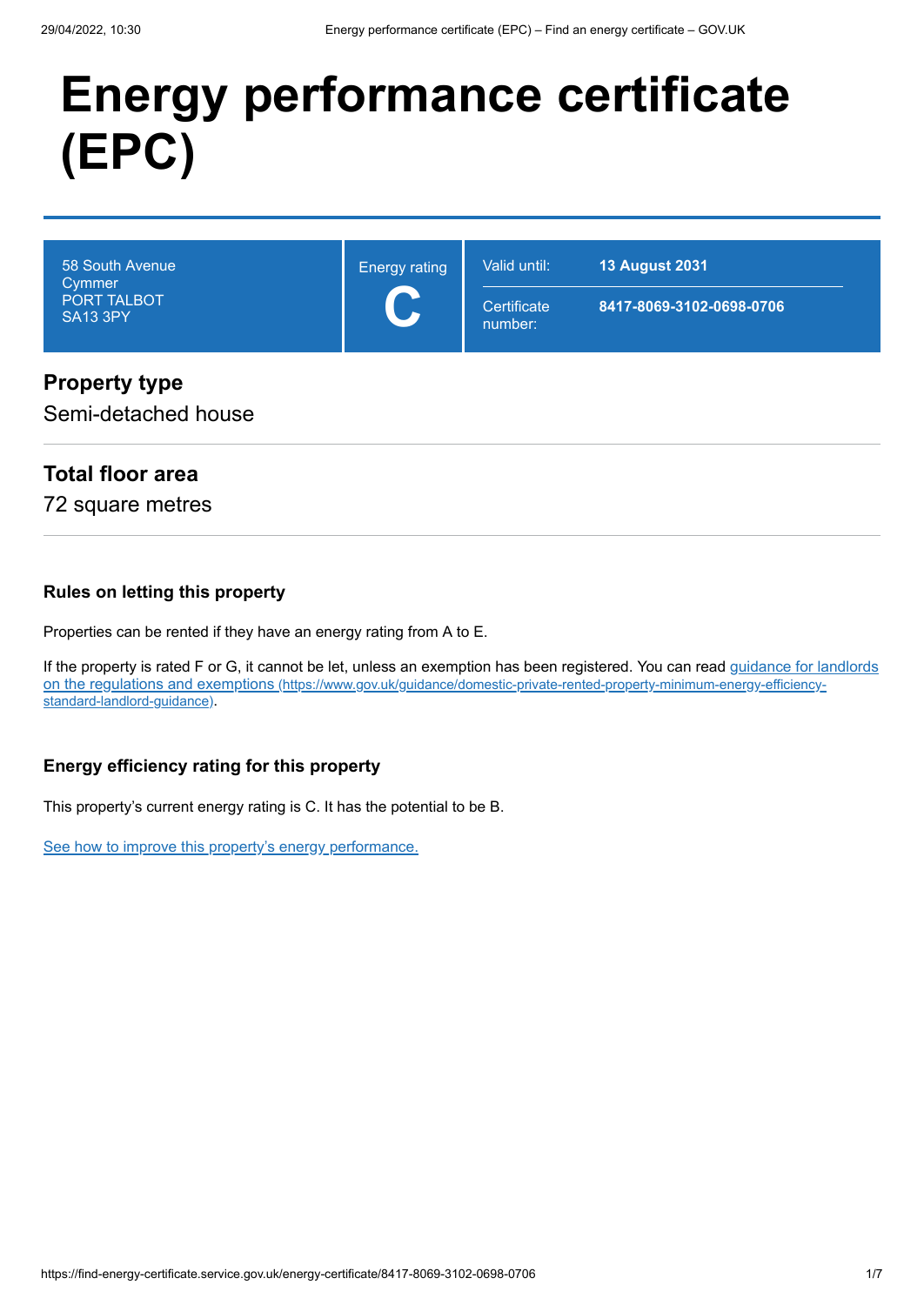| <b>Score</b> | <b>Energy rating</b> |   | <b>Current</b> | <b>Potential</b> |
|--------------|----------------------|---|----------------|------------------|
| $92 +$       | Ą                    |   |                |                  |
| 81-91        | В                    |   |                | 89<br>B          |
| 69-80        | $\mathbf C$          |   | 75   C         |                  |
| 55-68        | ID.                  |   |                |                  |
| 39-54        | Е                    |   |                |                  |
| $21 - 38$    |                      | F |                |                  |
| $1 - 20$     |                      | G |                |                  |

The graph shows this property's current and potential energy efficiency.

Properties are given a rating from A (most efficient) to G (least efficient).

Properties are also given a score. The higher the number the lower your fuel bills are likely to be.

For properties in England and Wales:

- the average energy rating is D
- the average energy score is 60

#### **Breakdown of property's energy performance**

This section shows the energy performance for features of this property. The assessment does not consider the condition of a feature and how well it is working.

Each feature is assessed as one of the following:

- very good (most efficient)
- good
- average
- poor
- very poor (least efficient)

When the description says "assumed", it means that the feature could not be inspected and an assumption has been made based on the property's age and type.

| <b>Feature</b> | <b>Description</b>                          | Rating |
|----------------|---------------------------------------------|--------|
| Wall           | System built, as built, insulated (assumed) | Good   |
| Roof           | Pitched, 250 mm loft insulation             | Good   |
| Window         | Fully double glazed                         | Good   |

https://find-energy-certificate.service.gov.uk/energy-certificate/8417-8069-3102-0698-0706 2/7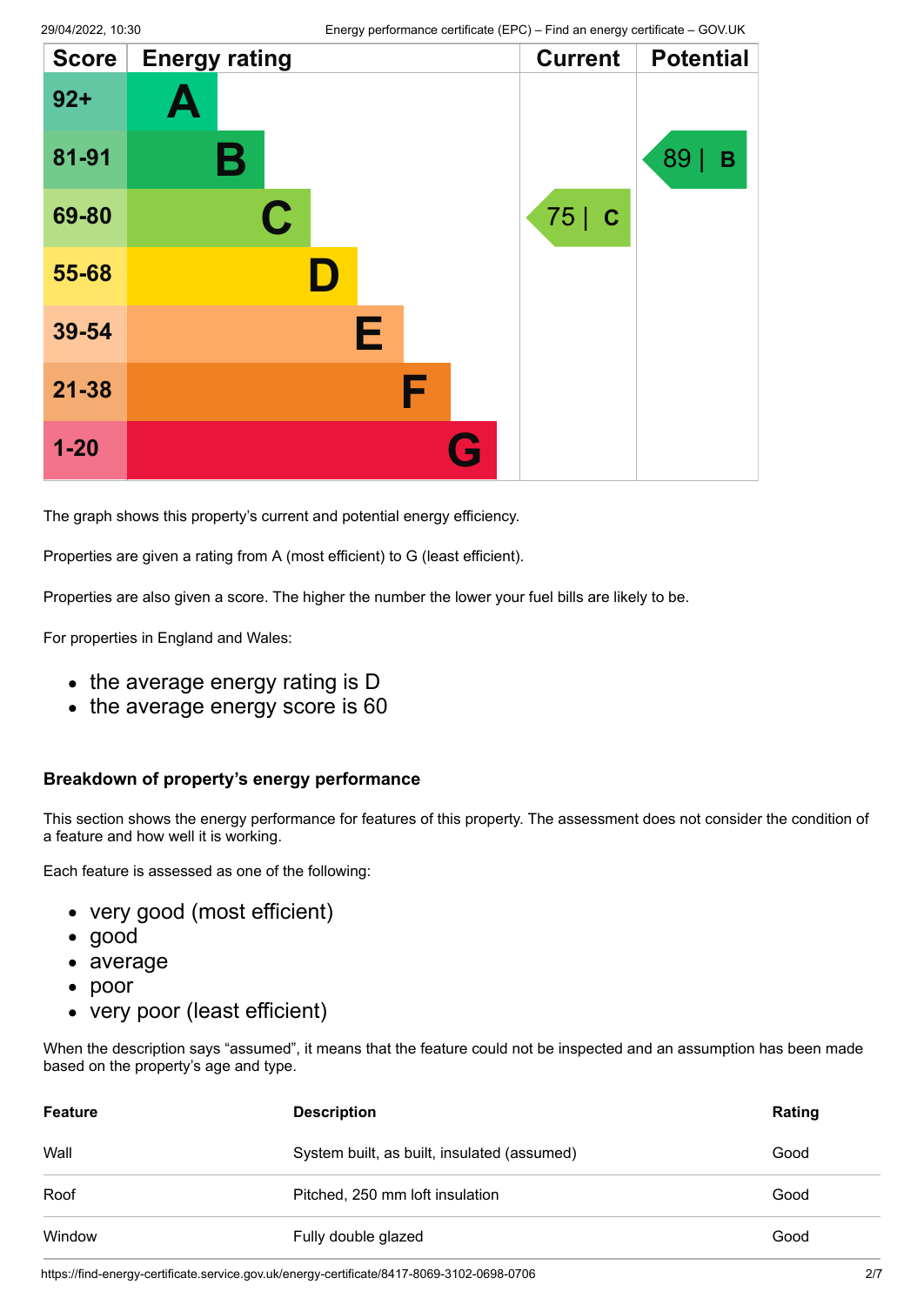29/04/2022, 10:30 Energy performance certificate (EPC) – Find an energy certificate – GOV.UK

| <b>Feature</b>       | <b>Description</b>                       | Rating    |
|----------------------|------------------------------------------|-----------|
| Main heating         | Boiler and radiators, mains gas          | Good      |
| Main heating control | Programmer, room thermostat and TRVs     | Good      |
| Hot water            | From main system                         | Good      |
| Lighting             | Low energy lighting in all fixed outlets | Very good |
| Floor                | Solid, no insulation (assumed)           | N/A       |
| Secondary heating    | None                                     | N/A       |

# **Primary energy use**

The primary energy use for this property per year is 169 kilowatt hours per square metre (kWh/m2).

What is primary energy use?

#### **Environmental impact of this property**

This property's current environmental impact rating is C. It has the potential to be B.

Properties are rated in a scale from A to G based on how much carbon dioxide (CO2) they produce.

Properties with an A rating produce less CO2 than G rated properties.

### **An average household produces**

### 6 tonnes of CO2

### **This property produces**

### **This property's potential production**

0.8 tonnes of CO2

2.1 tonnes of CO2

By making the [recommended changes](#page-3-0), you could reduce this property's CO2 emissions by 1.3 tonnes per year. This will help to protect the environment.

Environmental impact ratings are based on assumptions about average occupancy and energy use. They may not reflect how energy is consumed by the people living at the property.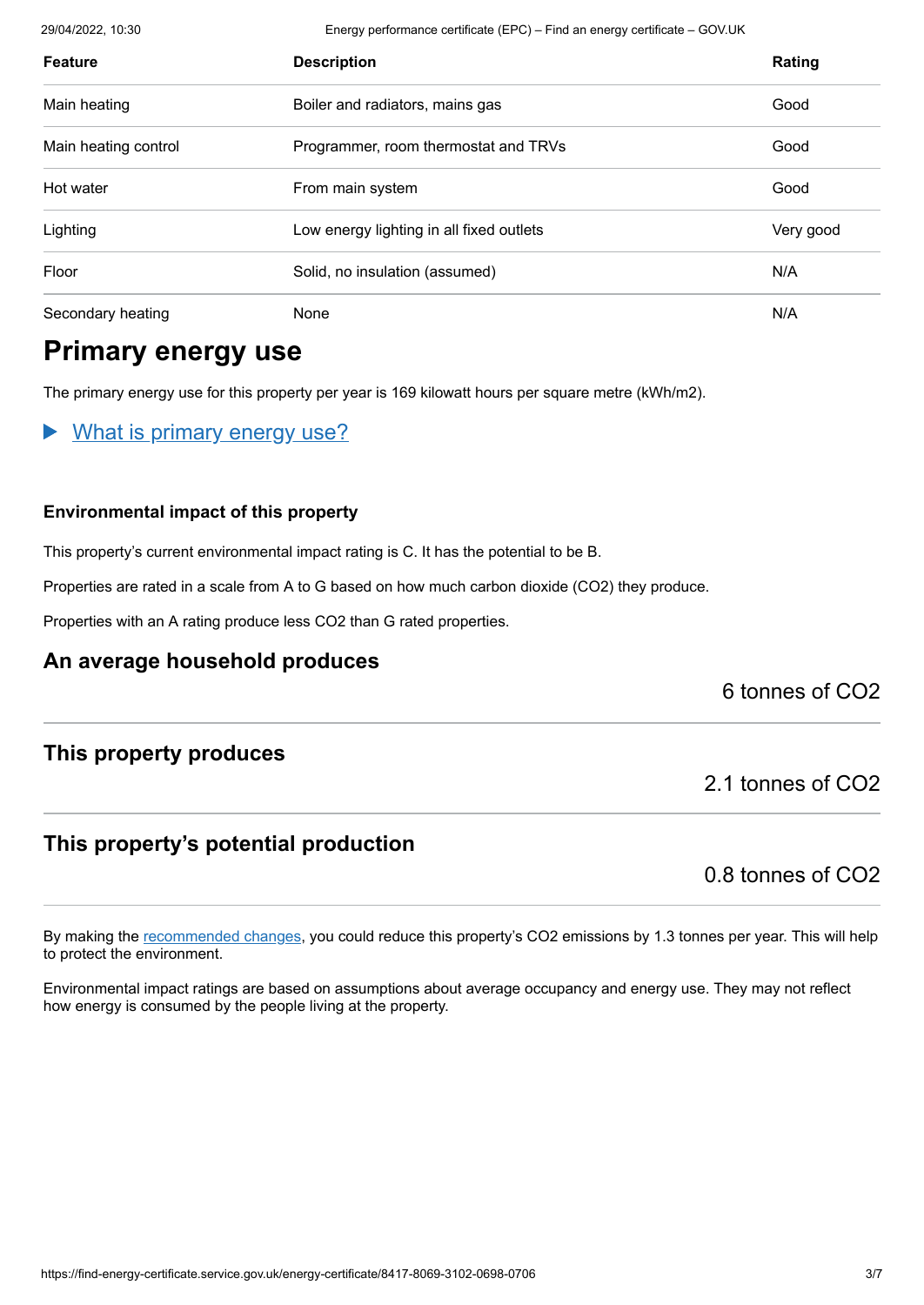#### <span id="page-3-0"></span>**Improve this property's energy performance**

By following our step by step recommendations you could reduce this property's energy use and potentially save money.

Carrying out these changes in order will improve the property's energy rating and score from C (75) to B (89).

Do I need to follow these steps in order?

# **Step 1: Floor insulation (solid floor)**

Floor insulation (solid floor)

### **Typical installation cost**

### **Typical yearly saving**

**Potential rating after completing step 1**

|  |  |  |  | Step 2: Solar water heating |
|--|--|--|--|-----------------------------|
|--|--|--|--|-----------------------------|

Solar water heating

**Typical installation cost**

### **Typical yearly saving**

**Potential rating after completing steps 1 and 2**

# **Step 3: Solar photovoltaic panels, 2.5 kWp**

Solar photovoltaic panels

### **Typical installation cost**

£3,500 - £5,500

Potential energy

rating

**B**

£4,000 - £6,000

£28

76 | C

£4,000 - £6,000

£28

77 | C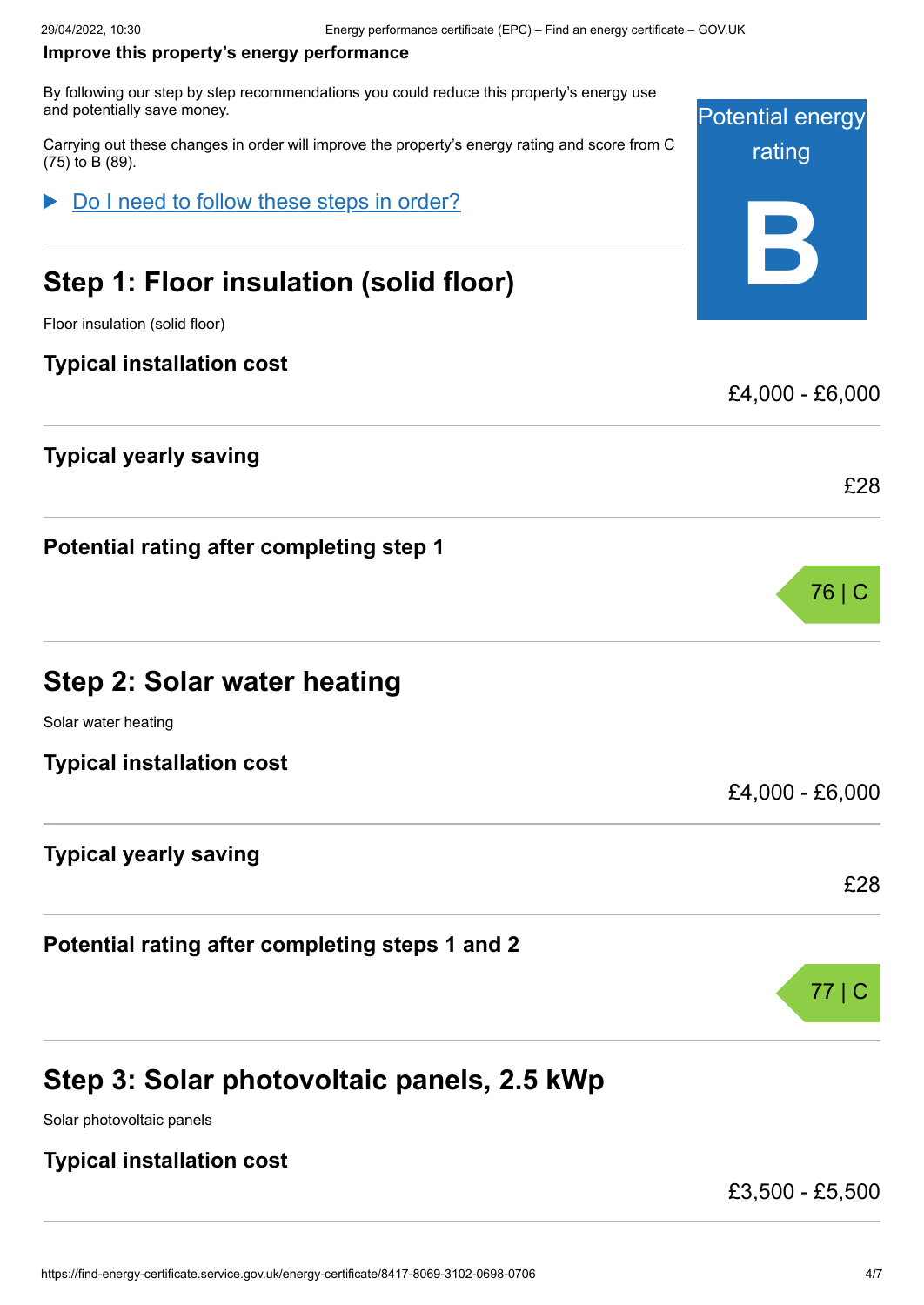## **Potential rating after completing steps 1 to 3**



# **Paying for energy improvements**

[Find energy grants and ways to save energy in your home.](https://www.gov.uk/improve-energy-efficiency) (https://www.gov.uk/improve-energy-efficiency)

#### **Estimated energy use and potential savings**

### **Estimated yearly energy cost for this property**

£515

£56

### **Potential saving**

The estimated cost shows how much the average household would spend in this property for heating, lighting and hot water. It is not based on how energy is used by the people living at the property.

The potential saving shows how much money you could save if you [complete each recommended step in order](#page-3-0).

For advice on how to reduce your energy bills visit Simple Energy Advice [\(https://www.simpleenergyadvice.org.uk/\)](https://www.simpleenergyadvice.org.uk/).

# **Heating use in this property**

Heating a property usually makes up the majority of energy costs.

### **Estimated energy used to heat this property**

### **Space heating**

5749 kWh per year

### **Water heating**

2031 kWh per year

### **Potential energy savings by installing insulation**

The assessor did not find any opportunities to save energy by installing insulation in this property.

#### **Contacting the assessor and accreditation scheme**

This EPC was created by a qualified energy assessor.

https://find-energy-certificate.service.gov.uk/energy-certificate/8417-8069-3102-0698-0706 5/7 If you are unhappy about your property's energy assessment or certificate, you can complain to the assessor directly.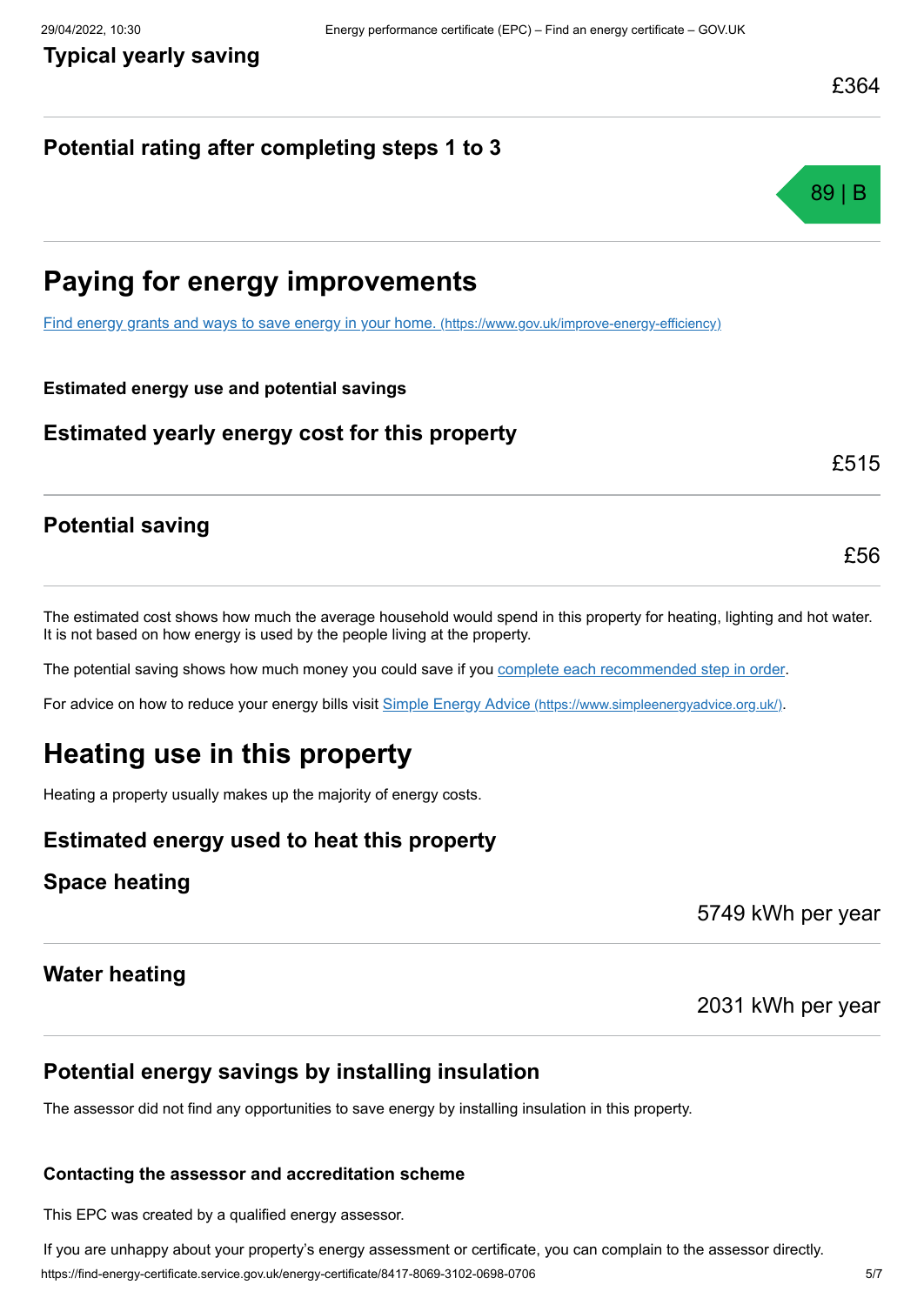If you are still unhappy after contacting the assessor, you should contact the assessor's accreditation scheme.

Accreditation schemes are appointed by the government to ensure that assessors are qualified to carry out EPC assessments.

# **Assessor contact details**

### **Assessor's name**

Phillip Clee

### **Telephone**

01685269573

### **Email**

[energysurveyuk@outlook.com](mailto:energysurveyuk@outlook.com)

# **Accreditation scheme contact details**

**Accreditation scheme** Sterling Accreditation Ltd

### **Assessor ID**

STER450049

### **Telephone**

0161 727 4303

### **Email**

[info@sterlingaccreditation.com](mailto:info@sterlingaccreditation.com)

# **Assessment details**

**Assessor's declaration** No related party

#### **Date of assessment**

14 August 2021

### **Date of certificate**

14 August 2021